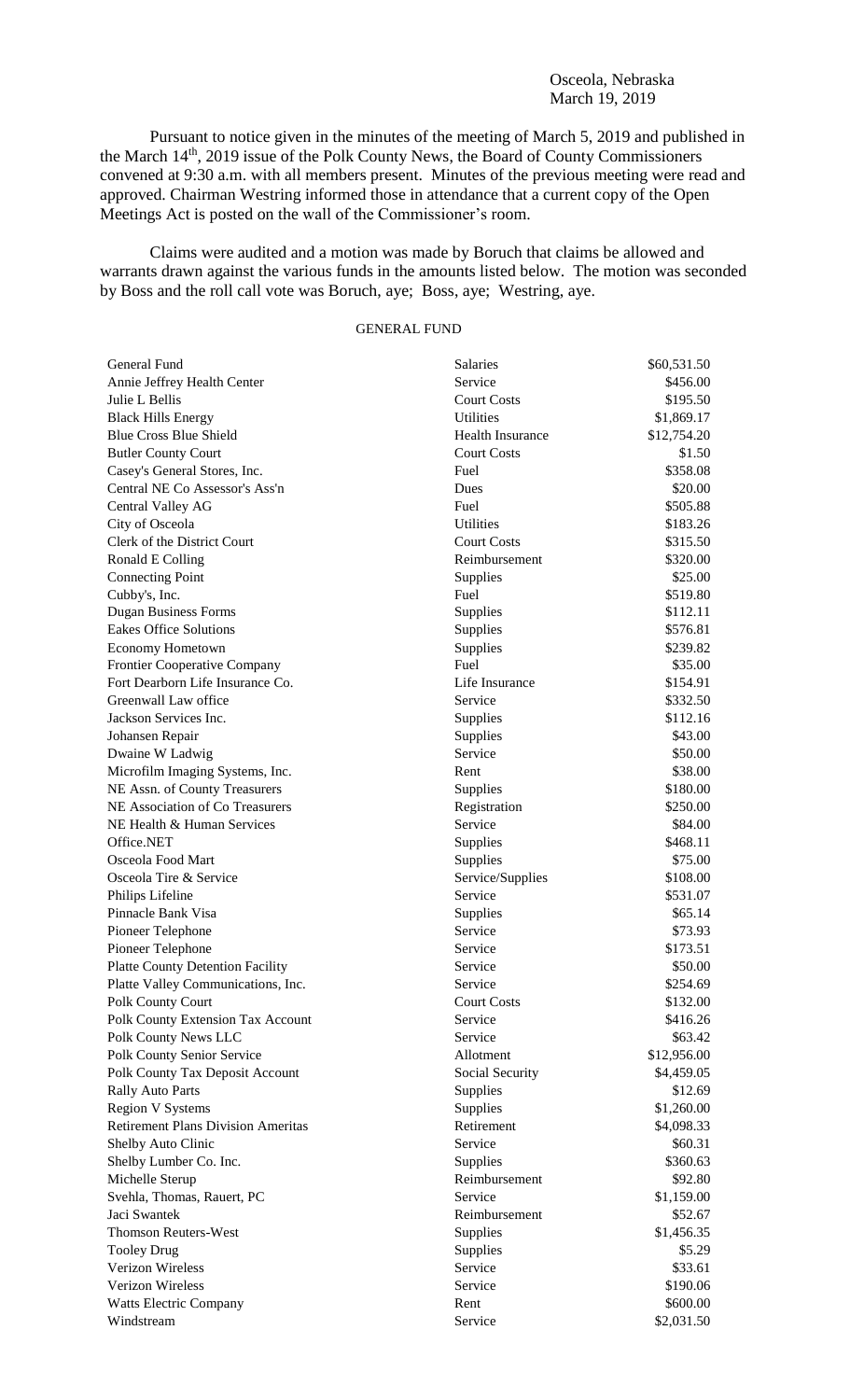| Darla Winslow          | Reimbursement  | \$313.78 |
|------------------------|----------------|----------|
| Kim Winslow            | Reimbursement  | \$218.43 |
| Barb Swanson           | Mileage        | \$74.82  |
| <b>York News Times</b> | <b>Service</b> | \$19.95  |

### ROAD FUND

| Road Fund                                 | <b>Salaries</b>             | \$26,629.40 |
|-------------------------------------------|-----------------------------|-------------|
| Advanced Fire & Safety, Inc.              | Supplies                    | \$632.00    |
| <b>Black Hills Energy</b>                 | Fuel                        | \$346.73    |
| <b>Blue Cross Blue Shield</b>             | <b>Health Insurance</b>     | \$4,676.54  |
| Central Valley AG                         | Fuel                        | \$9,245.01  |
| City of Osceola                           | <b>Utilities</b>            | \$102.30    |
| Fort Dearborn Life Insurance Co.          | Life Insurance              | \$82.56     |
| <b>Frontier Cooperative Company</b>       | Fuel                        | \$840.18    |
| Interstate Battery Systems of Nebraska    | Parts/Repair                | \$347.90    |
| <b>Island Supply Welding Company</b>      | Supplies                    | \$57.12     |
| NMC, Exchange LLC                         | Supplies/Parts              | \$284.71    |
| <b>Northeast Glass</b>                    | Parts                       | \$515.00    |
| Osceola Tire & Service                    | Service                     | \$736.89    |
| Pioneer Telephone                         | Service                     | \$6.01      |
| Polk County Health Ins. Deductible        | <b>Health Deductibles</b>   | \$2,037.00  |
| Polk County Tax Deposit Account           | Social Security             | \$2,003.95  |
| Polk Light & Water                        | <b>Utilities</b>            | \$118.64    |
| Power Service Inc.                        | Parts                       | \$257.89    |
| <b>Rally Auto Parts</b>                   | Parts/Repair                | \$1,580.49  |
| <b>Retirement Plans Division Ameritas</b> | Retirement                  | \$1,729.98  |
| <b>Verizon Wireless</b>                   | Service                     | \$69.07     |
| Windstream                                | Service                     | \$243.46    |
|                                           | <b>SENIOR SERVICES FUND</b> |             |
| Senior Center Fund                        | <b>Salaries</b>             | \$2,333.50  |

| Carl's Brown                              | Mileage          | \$125.28   |
|-------------------------------------------|------------------|------------|
| Carl's Skrap                              | Service          | \$35.00    |
| Kim Chollar                               | Service          | \$6,650.00 |
| City of Stromsburg                        | <b>Utilities</b> | \$1,037.53 |
| <b>Eagle Communications</b>               | Service          | \$244.98   |
| <b>Economy Hometown Market</b>            | Supplies         | \$78.42    |
| Fort Dearborn Life Insurance Co.          | Life Insurance   | \$4.15     |
| Good Samaritan Society-Osceola            | Service          | \$420.00   |
| Great Plains Pest Management, Inc.        | Service          | 52.00      |
| Jackson Services Inc.                     | Supplies         | 32.67      |
| Midwest Covenant Home                     | Service          | 140.00     |
| Office.NET                                | Service          | 240.73     |
| Osceola Foodmart                          | Supplies         | 118.90     |
| Polk County Tax Deposit Account           | Social Security  | 178.52     |
| Polk Count Health Ins.                    | Deductible       | 1,721.52   |
| <b>Retirement Plans Division Ameritas</b> | Retirement       | 130.95     |
| Karla Shafer                              | Mileage/Supplies | 63.90      |
| William Spencer                           | Mileage          | 296.96     |
| Stromsburg Soft Water Co. Inc.            | Supplies         | 47.50      |
| STR, LLC                                  | Rent             | 250.00     |
| <b>US Postal Service</b>                  | Postage          | 38.00      |
| Jerry Vrbka                               | Mileage          | 156.60     |

# INHERITANCE TAX FUND

| DAS State Accounting-Central Finance | Computer Expense           | 576.32 |
|--------------------------------------|----------------------------|--------|
| Wallingford Sign Co. Inc.            | Fees                       | 89.00  |
|                                      | 911 EMERGENCY SERVICE FUND |        |

Windstream Service 982.94

# WEED FUND

| <b>Black Hills Energy</b>           | <b>Utilities</b> | 38.48   |
|-------------------------------------|------------------|---------|
| City of Osceola                     | <b>Utilities</b> | 70.89   |
| <b>Frontier Cooperative Company</b> | Fuel             | 140.97  |
| Nebraska Weed Control Assn.         | <b>Dues</b>      | \$15.00 |